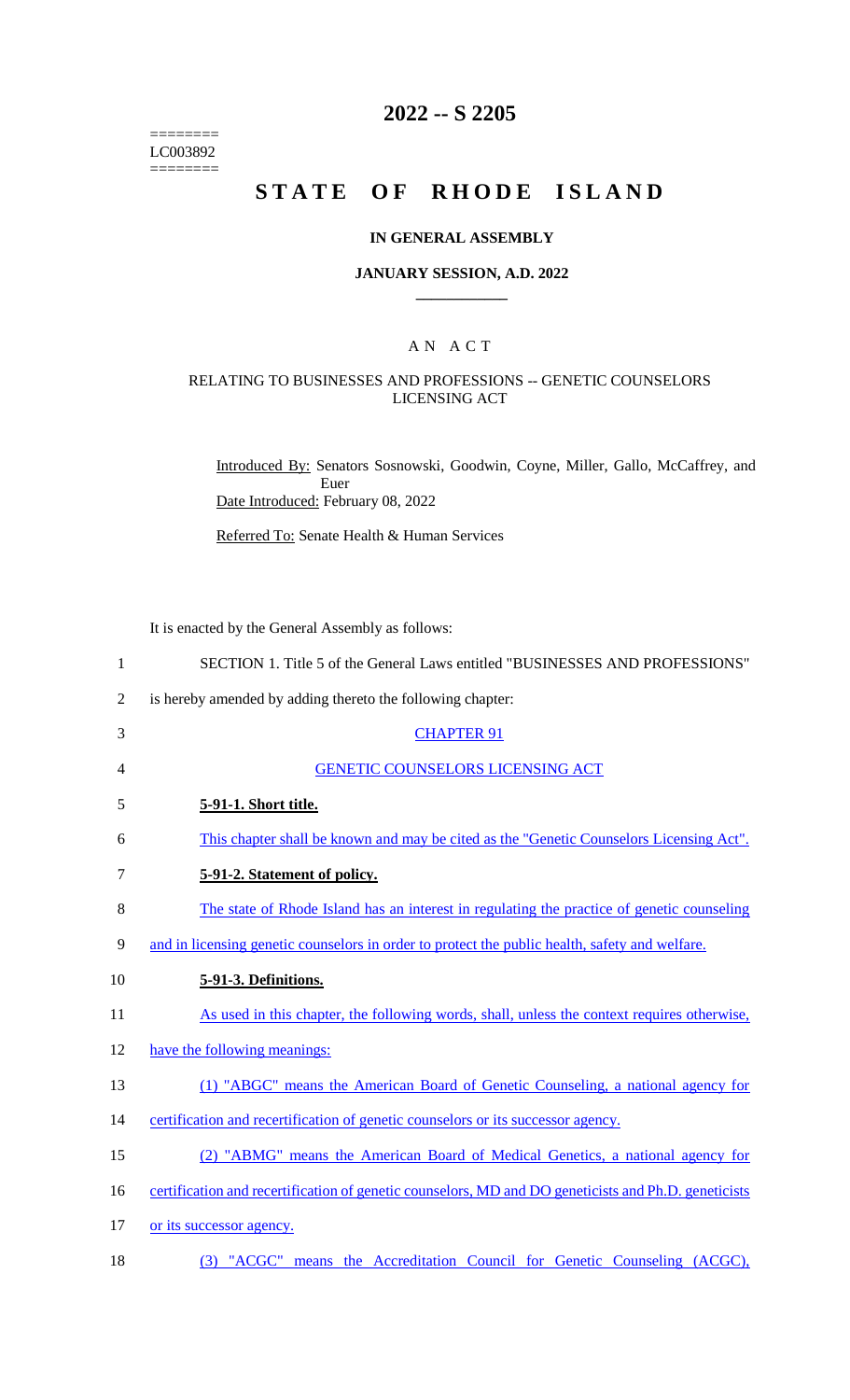| $\mathbf{1}$   | accreditation board for genetic counselor training programs or its successor agency.               |
|----------------|----------------------------------------------------------------------------------------------------|
| $\overline{2}$ | (4) "Department" means the department of health.                                                   |
| 3              | (5) "Licensed genetic counselor" means a person licensed under this chapter to engage in           |
| 4              | the practice of genetic counseling.                                                                |
| 5              | (6) "Person" means an individual and does not mean an association of individuals or a legal        |
| 6              | entity.                                                                                            |
| $\tau$         | (7) "Practice of genetic counseling" means a communication process, conducted by one or            |
| 8              | more appropriately trained individuals that may include:                                           |
| 9              | (i) Obtaining and evaluating individual, family and medical histories to determine genetic         |
| 10             | risk for genetic/medical conditions and diseases in a patient, his/her offspring, and other family |
| 11             | members;                                                                                           |
| 12             | (ii) Discussing the features, natural history, means of diagnosis, genetic and environmental       |
| 13             | factors, and management of risk for genetic/medical conditions and diseases;                       |
| 14             | (iii) Identifying, ordering and coordinating genetic laboratory tests as appropriate for the       |
| 15             | genetic assessment;                                                                                |
| 16             | (iv) Integratic genetic laboratory test results and other diagnostic studies with personal and     |
| 17             | family medical history to assess and communicate risk factors for genetic/medical conditions and   |
| 18             | diseases;                                                                                          |
| 19             | (v) Explaining the clinical implications of genetic laboratory tests and other diagnostic          |
| 20             | studies and their results;                                                                         |
| 21             | (vi) Evaluating the client's or family's responses to the condition or risk of recurrence and      |
| 22             | provide client-centered counseling and anticipatory guidance;                                      |
| 23             | (vii) Identifying and utilizing community resources that provide medical, educational,             |
| 24             | financial, and psychosocial support and advocacy;                                                  |
| 25             | (viii) Providing written documentation of medical, genetic, and counseling information for         |
| 26             | families and health care professionals; and                                                        |
| 27             | (ix) When necessary, referring patients to a physician for diagnosis and treatment.                |
| 28             | (8) "Provisional licensed genetic counselor" means a person with a provisional license             |
| 29             | issued under $\S$ 5-91-7.                                                                          |
| 30             | 5-91-4. Genetic counselor license required.                                                        |
| 31             | Effective July 1, 2023, a license shall be required to engage in the practice of genetic           |
| 32             | counseling. No person shall hold themselves out as a genetic counselor unless they are licensed in |
| 33             | accordance with the provisions of this chapter. No person who is not so licensed may use in        |
| 34             | connection with their name or place of business the title genetic counselor, licensed genetic      |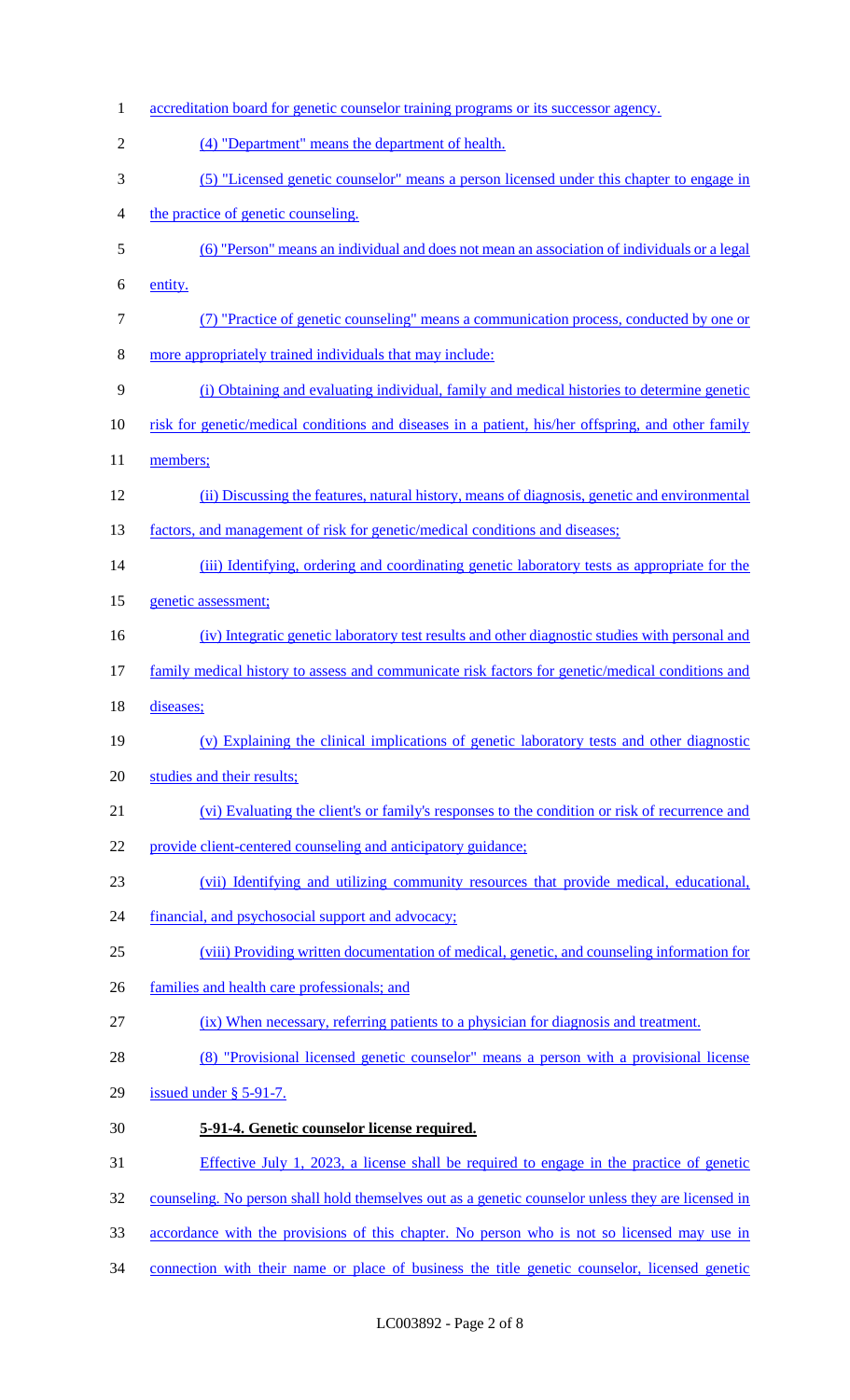1 counselor, gene counselor, genetic consultant, genetic associate or any words, letters, abbreviations or insignia indicating or implying that a person holds a genetic counselor license unless such person holds a genetic counselor license. **5-91-5. Powers and duties of department regarding licensing of genetic counselors.** For the purposes of conducting its responsibilities under this chapter, the department shall have the following powers and duties: (1) To engage persons of established reputation and known ability in genetic counseling as consultants to the department; the Rhode Island or New England chapter or affiliate of the National 9 Society of Genetic Counselors, if existing, or their successors or equivalent, is designated as the appropriate body with which the department shall consult for referral of consultants and other 11 assistance to the department; (2) To promulgate regulations and adopt such rules as are necessary to regulate genetic counselors; (3) To receive, review, approve or disapprove applications for licensing, renewal and 15 reinstatement and to issue those licenses; (4) To establish administrative procedures for processing applications for licenses and license renewals and to hire or appoint such agents as are appropriate for processing applications 18 for licenses and license renewals; (5) To retain records of its actions and proceedings in accordance with public records laws; (6) To define, by regulation, the appropriate standards for education and experience necessary to qualify for licensing, including, but not limited to, continuing professional education 22 requirements for licensed genetic counselors and provisional licensed genetic counselors, which shall be consistent with those of the American Board of Genetic Counseling, or its successor, and 24 for the conduct and ethics which shall govern the practice of genetic counseling; (7) To establish standards of supervision for students or persons in training to become 26 qualified to obtain a license in the occupation or profession it represents; (8) To conduct hearings upon charges calling for the discipline of a licensed genetic 28 counselor or for revocation of a license pursuant to § 5-91-9. The department has the power to issue 29 subpoenas and compel the attendance of witnesses and administer oaths to persons giving testimony at hearings. The department shall cause the prosecution of all persons violating this chapter and has 31 the power to incur the necessary expenses for the prosecution; (9) To summarily suspend the license of a licensee who poses an imminent danger to the public, but a hearing shall be afforded to the licensee within seven (7) days of an action by the 34 department to determine whether such summary action is warranted;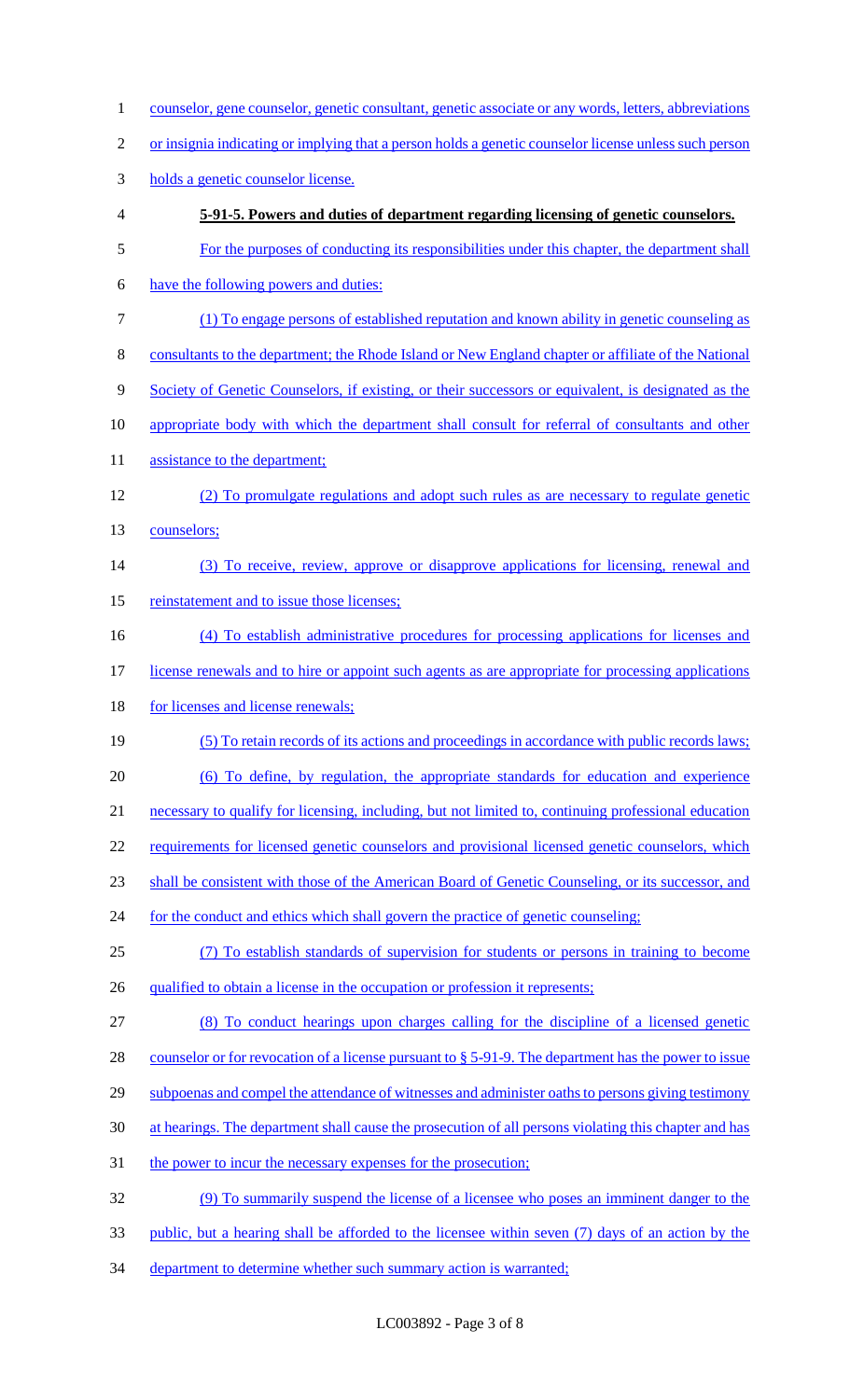(10) To recover the actual costs and fees, including attorneys' fees, incurred by the department in the investigation and prosecution of a licensee upon the finding of a violation of this chapter or a rule adopted or an order issued by the department under this chapter; (11) To take such action as may be necessary to enforce the provisions of this chapter and to regulate the practice of genetic counseling; (12) To impose a civil penalty not to exceed one thousand dollars (\$1,000) for each violation by a licensee of this chapter or of rules adopted by the department; and (13) To perform such other functions and duties as may be required to carry out this chapter. **5-91-6. Genetic counselors; License applications; Fee; Educational and professional requirements.** An application for an original license or license renewal shall be made on forms approved 13 by the department. The initial fee for application for licensure is one hundred seventy dollars (\$170). Licenses shall be renewed every twenty-four (24) months after initial licensure upon payment of a fee of one hundred seventy dollars (\$170) and in compliance with any additional 16 requirements that the department promulgates. An applicant for an original license shall: (1) Meet educational experience qualifications as follows: (i) Successfully completed a genetic counseling education program approved by the 19 department; provided, however, that the program shall meet the educational standards established by the ACGC or its successor; and provided, further, that the genetic counselor remains certified in 21 accordance with the ABGC or ABMG, or their successors; (ii) Earned a master's degree from a genetic counseling training program that is accredited by the ACGC or an equivalent as determined by the ACGC, or a doctoral degree from a medical 24 genetics training program that is accredited by the ABMG or an equivalent as determined by the ABMG; 26 (iii) Completed such experience as may be required by the department; (2) Have passed the examination for certification as: 28 (i) A genetic counselor by the American Board of Genetic Counseling or the American 29 Board of Medical Genetics, or successor or equivalent; or (ii) A medical geneticist by the American Board of Medical Genetics, or successor or equivalent. (3) Within six (6) months after licensure applications being available, an applicant for a license as a genetic counselor may, in lieu of the requirements set forth in subsection (2) of this 34 section, submit evidence satisfactory to the department, prior to the date of passage of this chapter,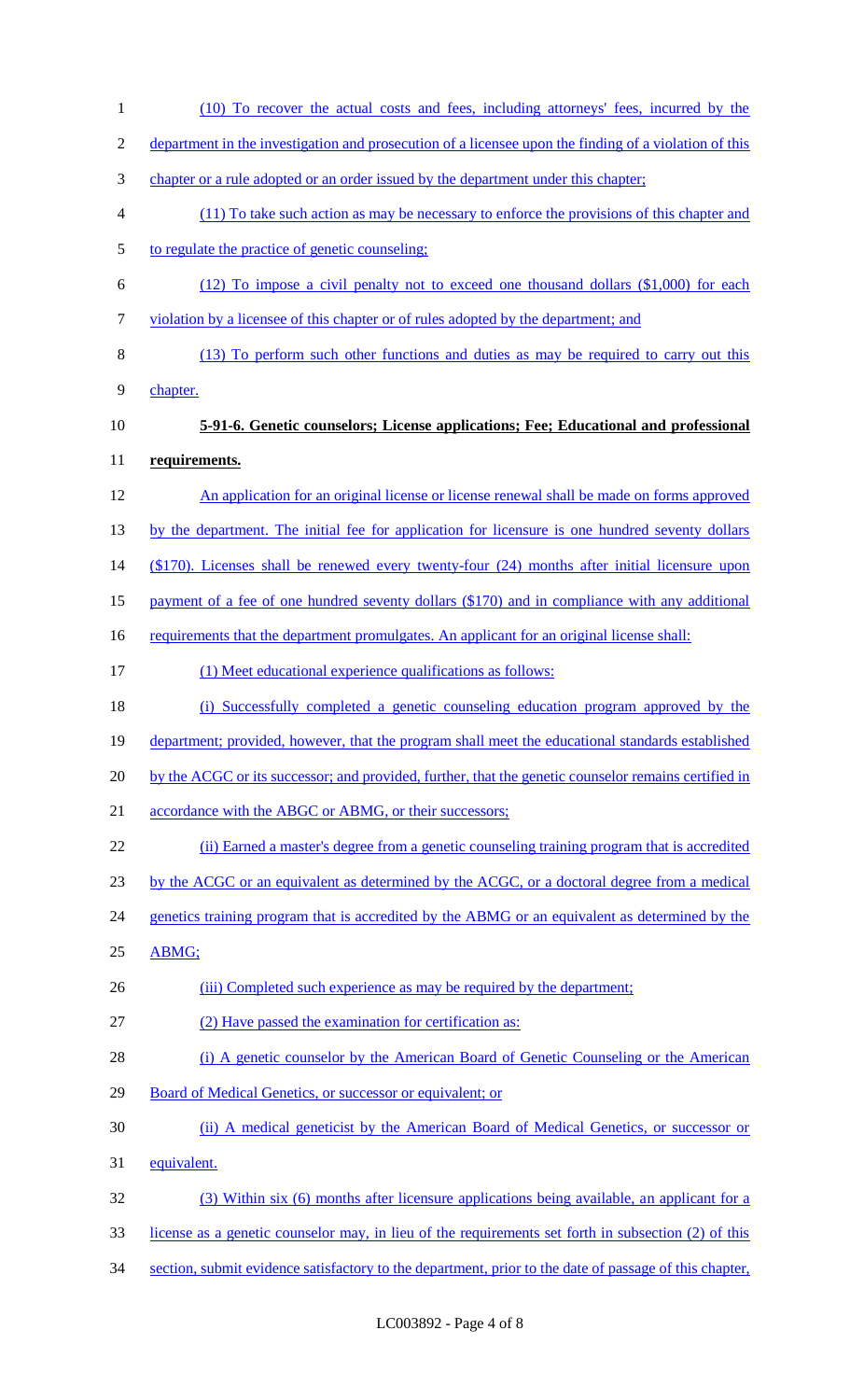1 of the following:

| $\overline{2}$ | (i) Acquisition of eight (8) years of experience in the practice of genetic counseling;                |
|----------------|--------------------------------------------------------------------------------------------------------|
| 3              | (ii) Award, from an accredited institution of higher education, of a master's or doctoral              |
| 4              | degree in genetics or a related field; and                                                             |
| 5              | (iii) Attendance at a continuing education program approved by the National Society of                 |
| 6              | Genetic Counselors within the five (5) year period prior to the date of application.                   |
| $\tau$         | 5-91-7. Practice as provisional licensed genetic counselor; Expiration; Extension;                     |
| $8\,$          | Supervision by professional licensed genetic counselor.                                                |
| 9              | (a) A person who meets the qualifications for licensure except for the requirement in $\S$ 5-          |
| 10             | 91-6(2) may practice as a provisional licensed genetic counselor upon filing an approved               |
| 11             | application with the department and payment of a fee of eighty-five dollars (\$85.00). Such license    |
| 12             | shall be valid for one year from the date of its issue and may be renewed for an additional one year   |
| 13             | if an applicant fails the ABGC or ABMG certification exam. Such provisional license shall expire       |
| 14             | automatically upon the earliest of the following:                                                      |
| 15             | (1) Issuance of a full license;                                                                        |
| 16             | (2) Thirty (30) days after the applicant fails to pass the complete examination on the last            |
| 17             | permitted attempt as provided by the ABGC or ABMG, or their successors; or                             |
| 18             | (3) The date printed on the temporary license.                                                         |
| 19             | (b) An application for extension shall be signed by a supervising licensed genetic                     |
| 20             | counselor.                                                                                             |
| 21             | (c) A provisional licensed genetic counselor shall be under the general supervision of a               |
| 22             | licensed genetic counselor or a licensed physician at all times during which the provisional licensed  |
| 23             | genetic counselor performs clinical genetic counseling.                                                |
| 24             | (d) The department shall adopt rules governing such supervision and direction which may                |
| 25             | not require the immediate physical presence of the supervising licensed genetic counselor.             |
| 26             | 5-91-8. Exceptions.                                                                                    |
| 27             | (a) Nothing in this section shall be construed to prevent or restrict the practice, service or         |
| 28             | activities of:                                                                                         |
| 29             | (1) Any person licensed, certified, or registered in the state, by any other statute other than        |
| 30             | as a genetic counselor from engaging in activities within the scope of practice of the profession or   |
| 31             | occupation for which he or she is licensed provided that he or she does not represent to the public,   |
| 32             | directly or indirectly, that he or she is licensed under this chapter, and that he or she does not use |
| 33             | any name, title or designation indicating that the person is licensed under this chapter;              |
| 34             | (2) Any person employed as a genetic counselor by the federal government or an agency                  |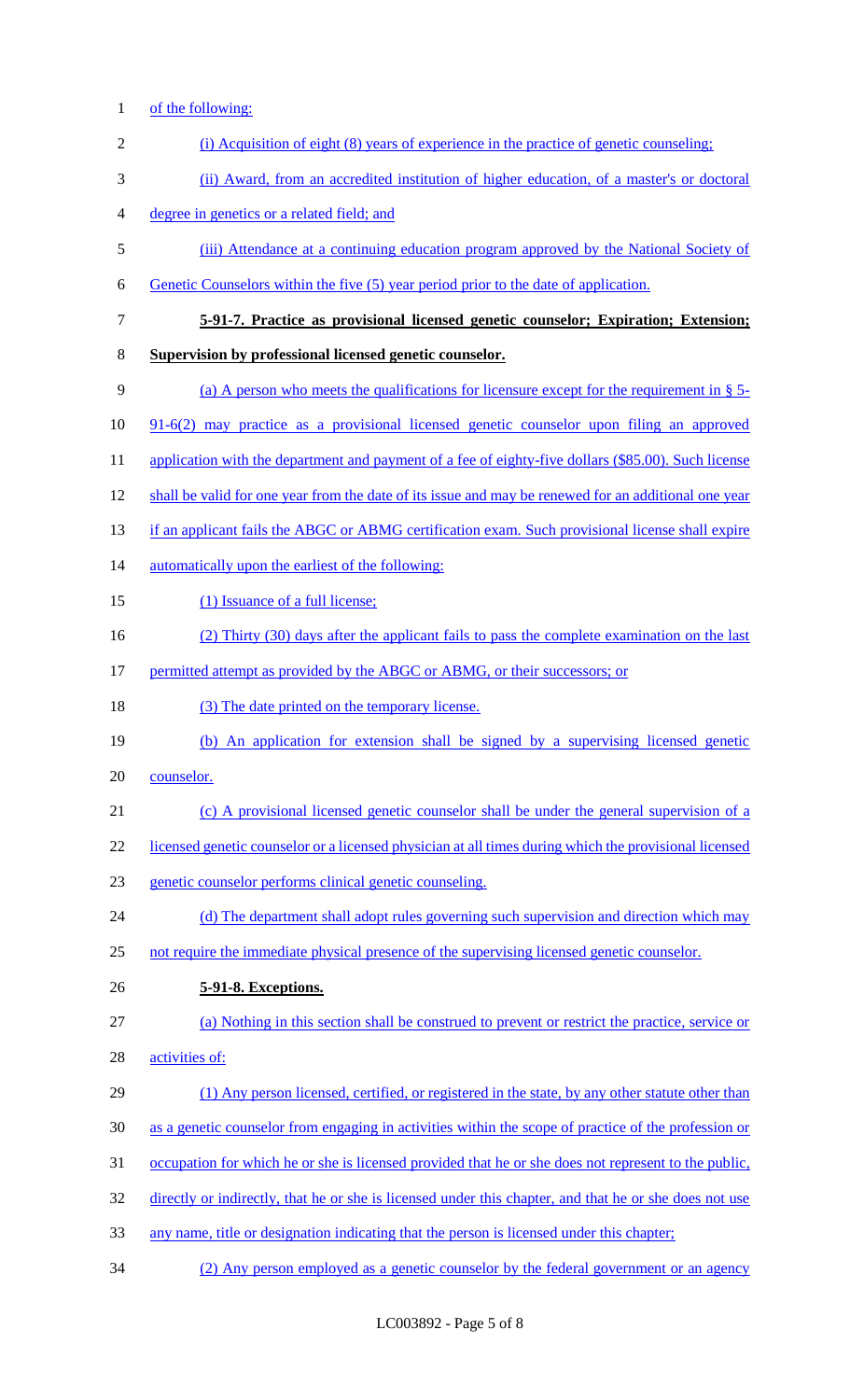1 thereof if such person provides genetic counseling services solely under the direction and control

- 2 of the organization by which such person is employed;
- 3 (3) A student or intern enrolled in an ACGC approved genetic counseling education 4 program if genetic counseling services performed by the student are an integral part of the student's 5 course of study and are performed under the direct supervision of a licensed genetic counselor 6 assigned to supervise the student and who is on duty and available in the assigned patient care area 7 and if the person is designated by a title which clearly indicates his or her status as a student or 8 intern; 9 (4) An individual trained as a Ph.D. or medical geneticist who is reapplying for the ABMG 10 certification examination and is gathering logbook cases under a supervisor identified in the 11 training program's ABMG accreditation documents as a member of the training faculty; and 12 (5) An out-of-state genetic counselor from working as a consultant, or out-of-state 13 employer or other organization from employing genetic counselors providing occasional services, 14 who are not licensed pursuant to this chapter, from engaging in the practice of genetic counseling, 15 subject to the stated circumstances and limitations as defined by the department, by regulation, 16 provided that the genetic counselor holds a license, if available, in the genetic counselor's state of 17 employment. If licensure is not available in the genetic counselor's state of employment, the genetic 18 counselor shall be certified by the American Board of Genetic Counseling or the American Board 19 of Medical Genetics, or their successors, in order to practice genetic counseling without a state 20 license in accordance with this section. 21 **5-91-9. Grounds for denial; Refusal to renew; Revocation; Suspension or cancellation**  22 **of genetic counselor license.** 23 The department may deny or refuse to renew a license or, after a hearing, revoke, suspend 24 or cancel the license or place on probation, reprimand, censure or otherwise discipline a licensee 25 upon proof satisfactory to the department that the person has: 26 (1) Obtained or attempted to obtain a license by fraud or deception; 27 (2) Been convicted of one or more of the offenses set forth in § 23-17-37; 28 (3) Been adjudged mentally ill or incompetent by a court of competent jurisdiction; 29 (4) Used illicit drugs or intoxicating liquors to the extent which adversely affects his or her 30 practice; 31 (5) Engaged in unethical or unprofessional conduct including, but not limited to, willful 32 acts, negligence or incompetence in the course of professional practice; 33 (6) Violated any lawful order, rule or regulation rendered or adopted by the department; or 34 (7) Been refused issuance or been disciplined in connection with a license issued by any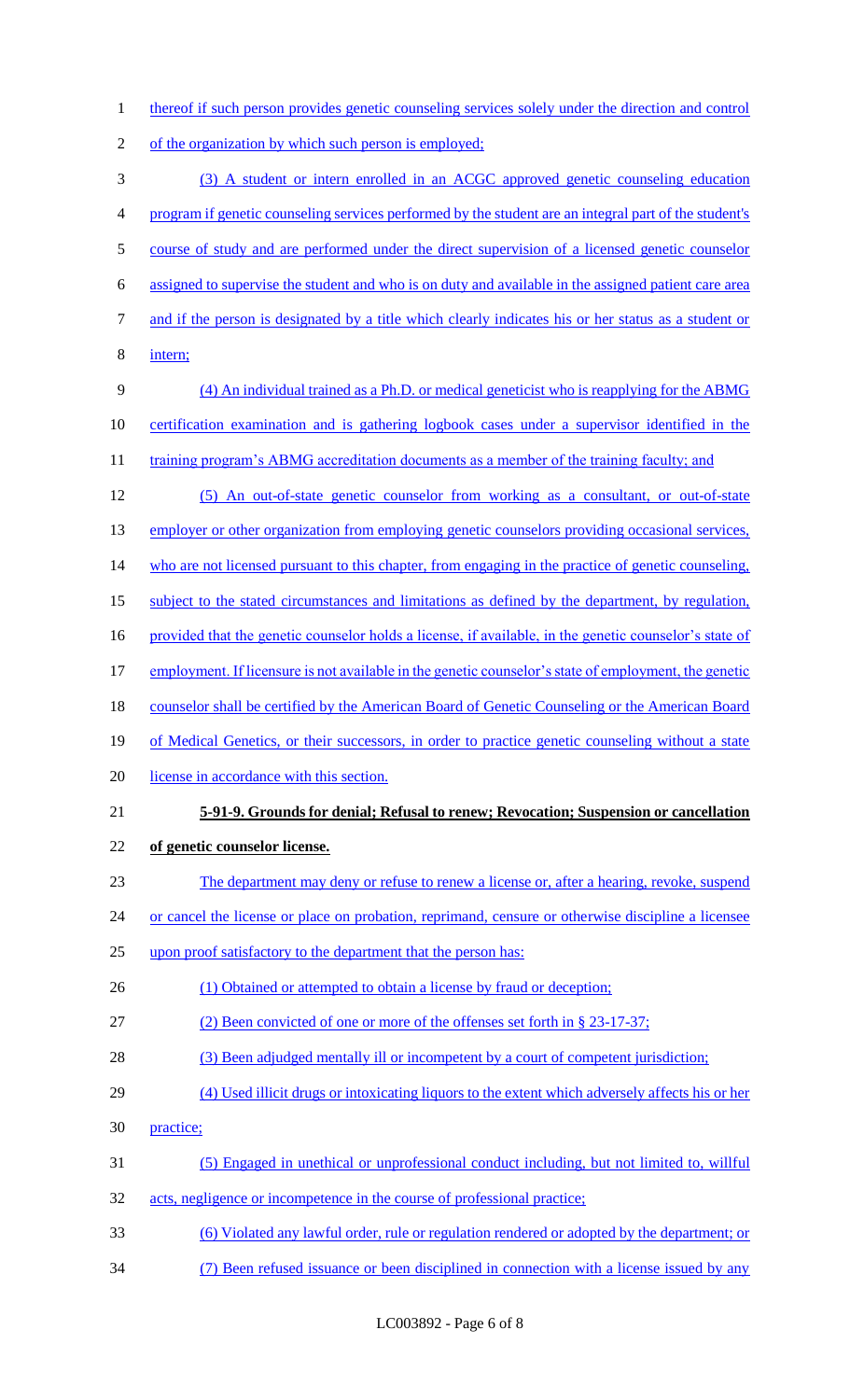- 1 other state or country.
- 2 **5-91-10. Privileged communications.**
- 3 The provisions of § 9-17-24 shall apply to persons licensed pursuant to this chapter.
- 4 **5-91-11. Certain acts prohibited.**
- 5 It shall be unlawful and a misdemeanor for any person to engage in any of the following
- 6 acts:
- 7 (1) To practice genetic counseling or to represent themselves to be a licensed genetic
- 8 counselor as defined in this chapter without having at the time of so doing, a valid license issued
- 9 under this chapter; or
- 10 (2) To use in connection with their name or place of business, the title genetic counselor or
- 11 any words indicating or implying that the person holds a genetic counselor license unless they are
- 12 licensed in accordance with this chapter.
- 13 SECTION 2. This act shall take effect upon passage.

======== LC003892  $=$